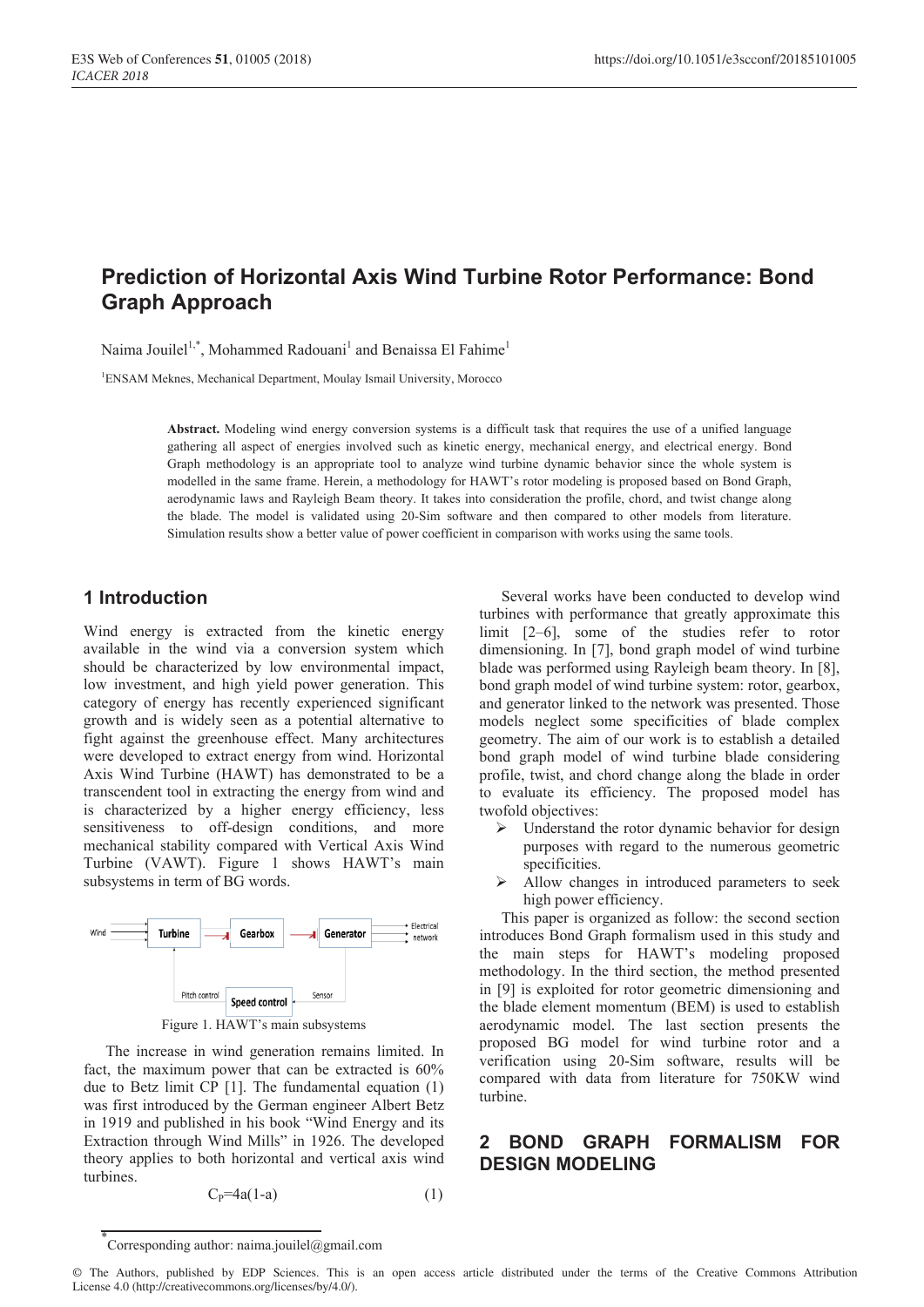

**Figure 2.** Flowchart of the proposed design optimization approach

#### **2.1 Bond Graph methodology**

Bond graph (BG) methodology for system modelling is based on the characterization of power exchange phenomena within a system [10,11].BG is a powerful tool in modelling systems; especially in cases where subsystems of different physical character (mechanical, electrical, thermal, hydraulic …) interact. The concept was introduced for the first time by Paynter in 1961 [12] and implicates the use of two energy variables: flow f (t) and efforts e (t), as shown in figure 2 (a). Each physical domain is associated to a type of flow and effort.

The adoption of a multi-discipline modeling tool is an asset in finding a good design solution. Thus, the use of BG formalism has increased significantly in last years; figure 2 (b) illustrates the evolution of using BG in recent researches according to Science Direct database for different research field. The significant use of this approach in multidisciplinary systems is due to its capacity to analyze the dynamic behavior of systems with high complexity.



**Figure 3.** - (a) Link in a BG - (b) Evolution of Bond Graph use in recent researches

#### **2.2 An aided design approach based on BG for HAWT's rotor modeling**

The present work proposes a methodology for HAWT's rotor modeling in the design phase using BG methodology and aerodynamic theories. The flowchart of figure 2 resume basic steps on the proposed method. An application for 750 KW HAWT's rotor is displayed in the next section.

### **3 HAWT'S BLADE MODEL**

#### **3.1 GEOMETRIC & BOND GRAPH MODEL**

In previous work [9], blade geometric model was performed based on a combination of the theories of axial flow and theory of blade member, then we looked for the NACA profile which provide the maximum blade efficiency compared to others. Herein, the parameters for a NACA 4415 are used to validate the proposed BG model. For aerodynamic efforts estimation, blade element momentum theory (BEM) was used [13-14], detailed in next section. Figure 4 shows geometric parameters results.



**Figure 4**. Chord and twist angle distribution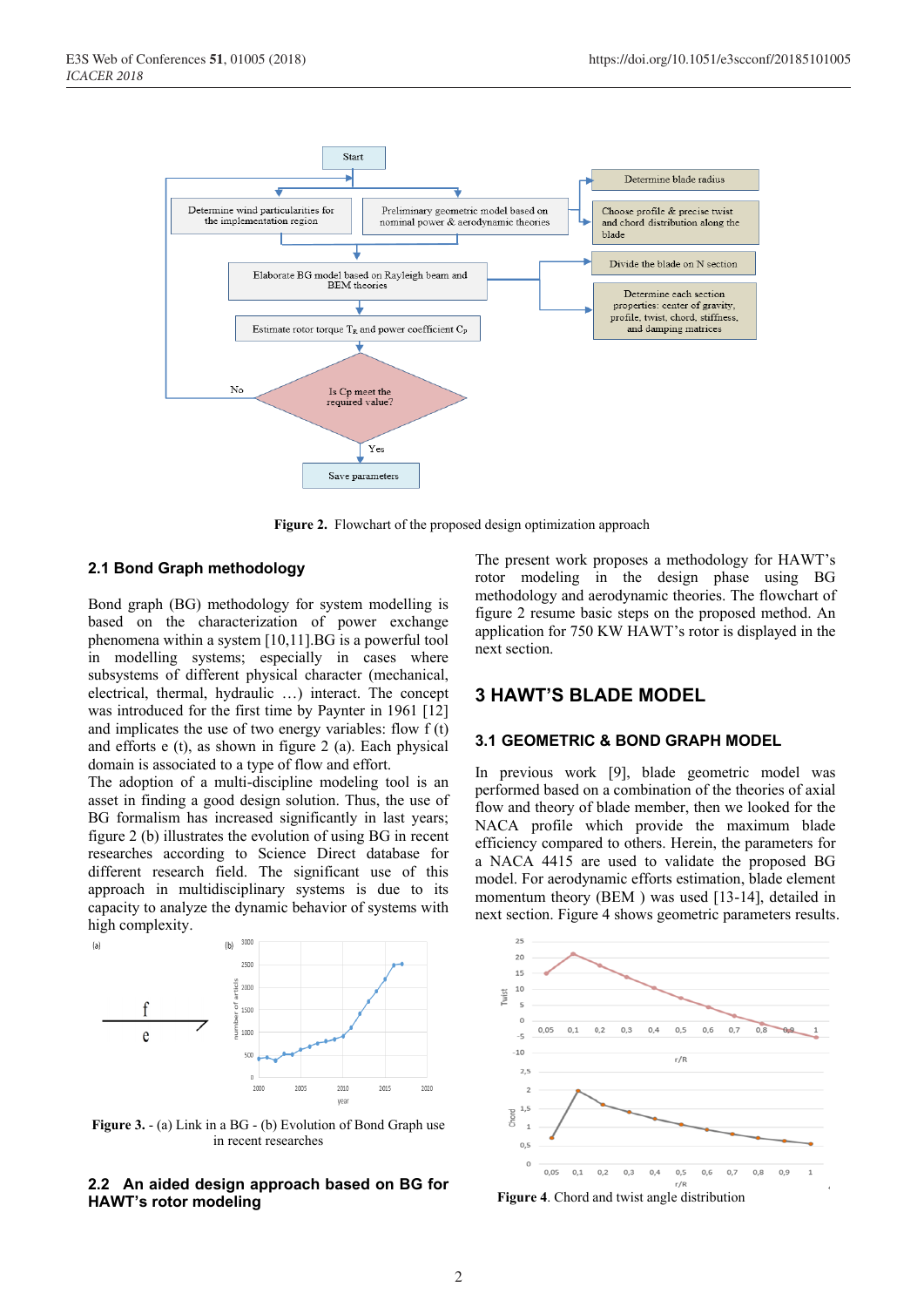As shown in figure 5 (a), each rotor's blade is composed by two different profiles with different length. The first part has a circular profile (in direct connection with the hub) and the rest has a NACA profile with different chord distribution. Other blade's configurations propose more than one profile along the blade to ensure maximum efficiency [15].

For blade modeling with BG, "Rayleigh beam theory" was used [8]. This consists on considering the blade as a beam divided into N sections, each of which is subjected to efforts created by wind flow (figure 5 (c)). The following equation gives the relation that links Newtonians forces and displacements in each blade section:

$$
\begin{bmatrix} F_i \\ M_i \\ F_{i+1} \\ M_{i+2} \end{bmatrix} = [K_i] \begin{bmatrix} y_i \\ \theta_i \\ y_{i+1} \\ \theta_{i+1} \end{bmatrix}
$$
 (2)

The stiffness matrix depends on the length of the section li and on the flexural stiffness EI according to

relation (3). Figure (6) shows blade BG model in case we take three sections. The first one with a circular profile and the others with NACA 4415 profile. Sf bound  $=0$ represents a rigid connexion with the hub. Figure (7) illustrate the proposed model linked to hub and gearbox.



**Figure 5.** (a) Profile disposition along the blade (b) dynamic model by dividing the blade into N section (c) Newtonian efforts and displacements in a blade section

$$
[K_{i}] = \frac{8EI}{(l_{i} + l_{i+1})^{3}} \begin{bmatrix} 12 & 6(l_{i} + l_{i+1})/2 & -12 & 6(l_{i} + l_{i+1})/2 \\ 6(l_{i} + l_{i+1})/2 & 4(l_{i} + l_{i+1})/2^{2} & -6(l_{i} + l_{i+1})/2 & 2(l_{i} + l_{i+1})/2^{2} \\ -6(l_{i} + l_{i+1})/2 & 12 & -6(l_{i} + l_{i+1})/2 \\ 6(l_{i} + l_{i+1})/2 & 2(l_{i} + l_{i+1})/2^{2} & -6(l_{i} + l_{i+1})/2 & 4(l_{i} + l_{i+1})/2^{2} \end{bmatrix}
$$
(3)



**Figure 6.** Blade model with three sections and two profiles



**Figure 7.** Blade model connected to rotor and gearbox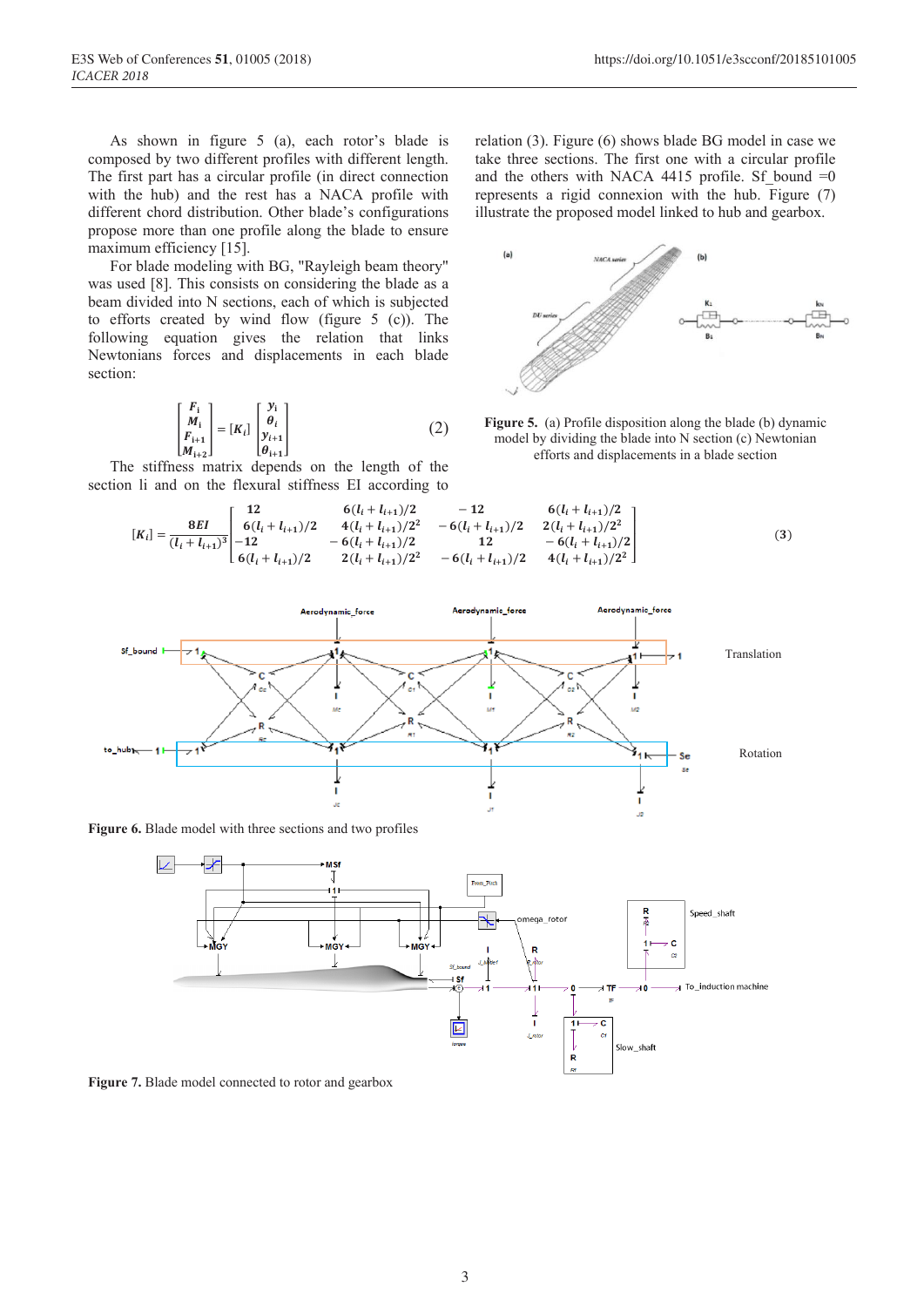### **3.2 AERODYNAMIC MODEL**

Aerodynamic modeling of wind turbines is an essential step in the design of this machine. Its goal is to calculate the aerodynamic forces exerted on the blades to determine blade's optimal parameters and estimate the maximum power extracted by the rotor. This modeling is a complex task because of the rotation of the helix which creates a three-dimensional flow of air around the blades. The theory of BEM applied in this work is used in the calculation of aerodynamic forces acting on the wind turbine blades. This theory makes use of several parameters, in particular those related to the blade geometry and the used profile (figure 8).

The lift and drag forces can be resolved into axial and tangential components. The former is called axial thrust force and can be expressed as:

$$
F_{ti} = \left(\frac{1}{2}\rho V_w \frac{(1-a_i)^2}{\sin^2 \phi_i} (C_{li} \sin \phi_i - C_{di} \cos \phi_i) C_i l_i\right) V_w
$$
  
= M V<sub>w</sub> (4)

In equation (4), M represents the gyrator's modulus, which is used for the conversion of the wind energy into aerodynamic energy using modulated gyrator (MGY).



**Figure 8.** (a) Wind turbine rotor; (b) Projected velocities in the plane of the rotor

Both lift and drag forces contribute to the axial thrust force. Further, the lift force develops useful torque whereas the drag opposes it. Therefore, a high ratio CL/CD is desired to achieve high conversion efficiency. Axial interference factor and tangential interference

factor are calculated using mathematical code, based on BEM theory, for NACA4415 profile.

With 
$$
\boldsymbol{\phi}_{i} = \tan^{-1} \left( \frac{V_{w}(1-a_{i})}{\Omega_{r} r_{i}(1+a'_{i})} \right) \tag{5}
$$

$$
\mathbf{a_i} = \left(1 + \frac{4\sin^2\phi_i}{\sigma_i'(C_{li}cos\phi_i + C_{di}sin\phi_i)}\right)^{-1} \tag{6}
$$

$$
a'_{i} = \left(-1 + \frac{4\sin^2\phi_i}{\sigma'_i (C_{li} \cos\phi_i - C_{di} \sin\phi_i)}\right)^{-1}
$$
(7)

### **4 RESULTS & DISCUSSION**

In order to analyse dynamic responses of the proposed model, two different simulations were carried out. The first one is launched by introducing a constant wind speed. In the second one, variable wind was introduced using the assumption that wind speed never exceeds its higher limit which is 22 m/s, it allows the system to work without pitch control. Simulation results show an increase in power coefficient:  $C_P \approx 0.4147$  compared to [8] where Cp was about 0.33, with 25,6% as difference percentage for the same HAWT rotor. The variable wind submodel is generated with random values  $\epsilon$  [5 m/s, 22 m/s], this allows to test the model responses following a speed change in wind flow.

The system undergoes some oscillations in the beginning of the simulation due to the dynamic behaviors in the transient phase. The total useful torque developed by the turbine depends on a dimensionless coefficient CQ (figure 11) and it is expressed as:

For  $\lambda$ =5, VW=9 m/s and Cp=0.41 as given below, we have Tr=139337 N.m. This theoretical value matches the obtained one by model simulation, where Tr=3\*42487=127461 N.m with a gap of  $\sim 8.5$  %. It is mandatory to mention that the focus on this study is the blade geometric specificities. Therefore, if the pitch angle model and other wind turbine subsystems are added, the total useful torque will take its average limit.



**Figure 9.** Simulation results (a) for constant wind and (b) variable wind speed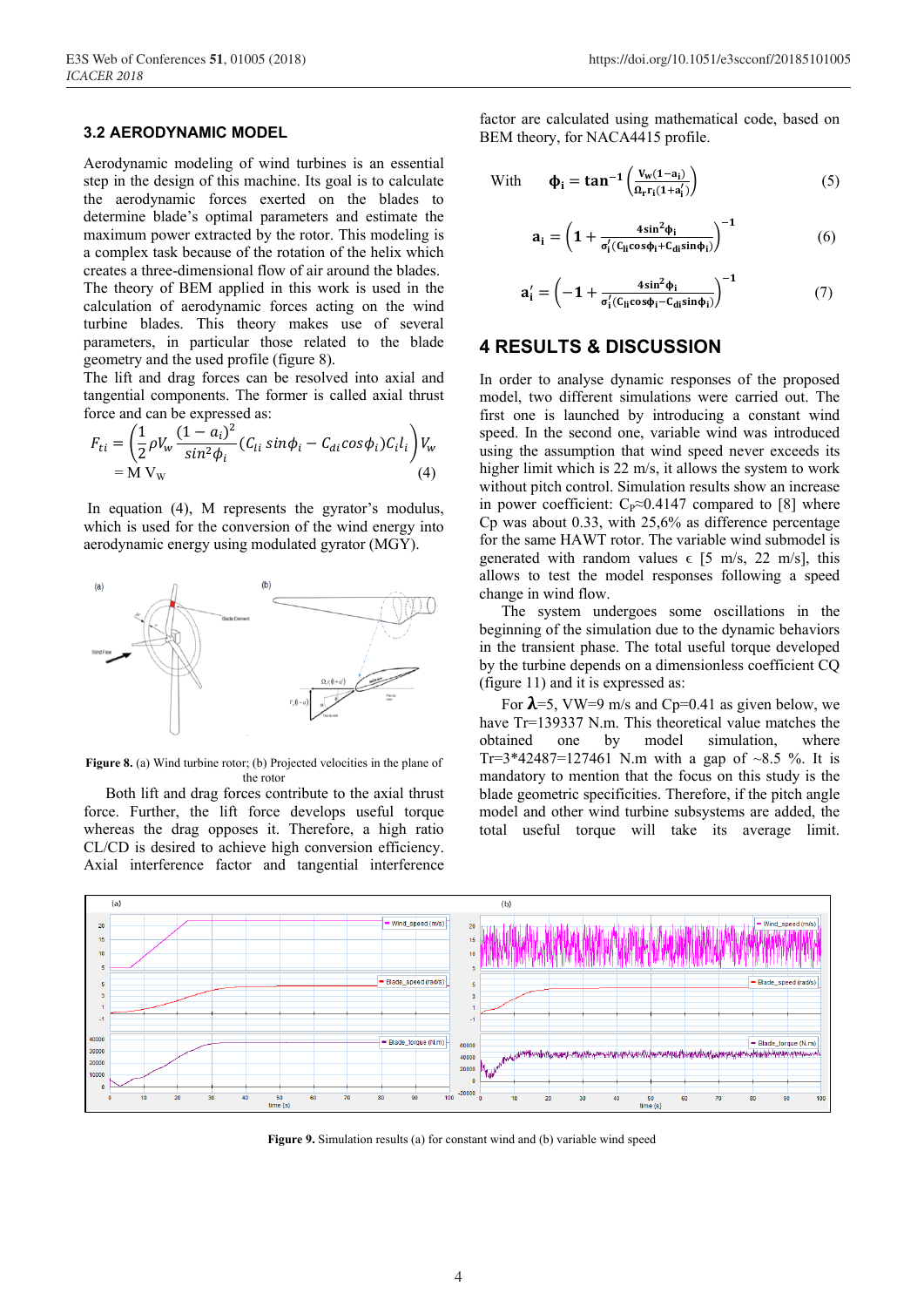





**Figure 11.** Torque coefficient as a function of pitch angle β and tip speed ratio λ

## **5 CONCLUSION**

Being a particular multidisciplinary system, a mechatronic approach for HAWT modeling is necessary. Thus, BG methodology is proposed as an innovative and versatile tool for the study of this system. The model realization using BG approach allows the estimation of several parameters facilitating the prediction of the system dynamic behavior and efficiency. Furthermore, the uses of this formalism are diversified to meet the different modeling needs such as optimization, generation

of states equations, and determination of robust control laws by inverse BG.

In this work, a model of wind turbine blades based on BG has been developed. The proposed model is based on several parameters combining the aerodynamic laws and the blades complex geometry. A rotor performance prediction for a 750 KW wind turbine was made for two simulation cases: constant and variable wind speed. The steps of this study constitute a contribution to parameters design and optimization. Thus, it makes possible to estimate the variation effect of the geometrical features on the rotor response. Among these parameters, we mention the profile variation that was omitted in previous works.

In order to better predict the rotor responses, an extension of this study by adding other subsystems is envisaged in future papers. The important subsystem whose model must be detailed is the source of the system: the wind, which is characterized by its intermittency and its deterministic (wind shear, tower shadow) and stochastic parameters (rotational turbulence). On the other hand, an addition of pitch control model will increase the rotor efficiency by tracking the optimum angle of attack to reach and maintain the wind turbine nominal power.

| a       | Axial interference factor             |                    | Torque coefficient               | R       | Blade radius           |  |
|---------|---------------------------------------|--------------------|----------------------------------|---------|------------------------|--|
| a'      | Tangential interference factor        | Ω                  | Rotor speed                      | $V_{w}$ | Air speed              |  |
| Ci      | Section chord                         | ${\rm F}_{\rm fi}$ | Thrust force                     |         | Section length         |  |
| $C_{L}$ | Lift coefficient                      | λ                  | Specific speed (Tip speed ratio) | ⋔       | flow angle             |  |
| $C_D$   | Optimum value of the drag coefficient | л.                 | Local specific speed             | α       | Incidence angle        |  |
| $C_{P}$ | power coefficient                     |                    | Relative radius                  |         | Optimal angle of twist |  |

**TABLE I**. NOMENCLATURE

|  | <b>TABLE II. SIMULATION PARAMETERS</b> |  |
|--|----------------------------------------|--|
|--|----------------------------------------|--|

| Blade structure & aerodynamics |                                   | Section 1 | Section 2 | Section 3 | Rotor            |                                   |               |
|--------------------------------|-----------------------------------|-----------|-----------|-----------|------------------|-----------------------------------|---------------|
| 1i.                            | Section lenght (m)                | 1.6       | 11.7      | 11.7      | E                | Young modulus $(N/m^2)$           | $17^{\circ}9$ |
| $C_i$                          | Chord $(m)$                       |           | 1.9       |           | μ                | Structural damping<br>coefficient | 0.01          |
| $\beta_i$                      | Twist angle (deg)                 |           | 7.234     | 5.678     | $D_{\text{hub}}$ | Main bearing $(N/m)$              | 1000          |
| $Z_i$                          | Center of gravity<br>position (m) | 0.8       | 7.5       | 18.3      | $J_{\text{hub}}$ | Hub inertia ( $Kg.m^2$ )          | 5000          |
| $I_i$                          | Moment of inertia<br>$(Kg.m^2)$   | $3e10-5$  | 6e10-5    | 6e10-5    | R                | Rotor Radius (m)                  | 22            |
| Mi                             | Mass of section $(Kg)$            | 70        | 1000      | 450       |                  |                                   |               |
| ρ                              | Air density( $Kg/m3$ )            |           | .225      |           |                  |                                   |               |